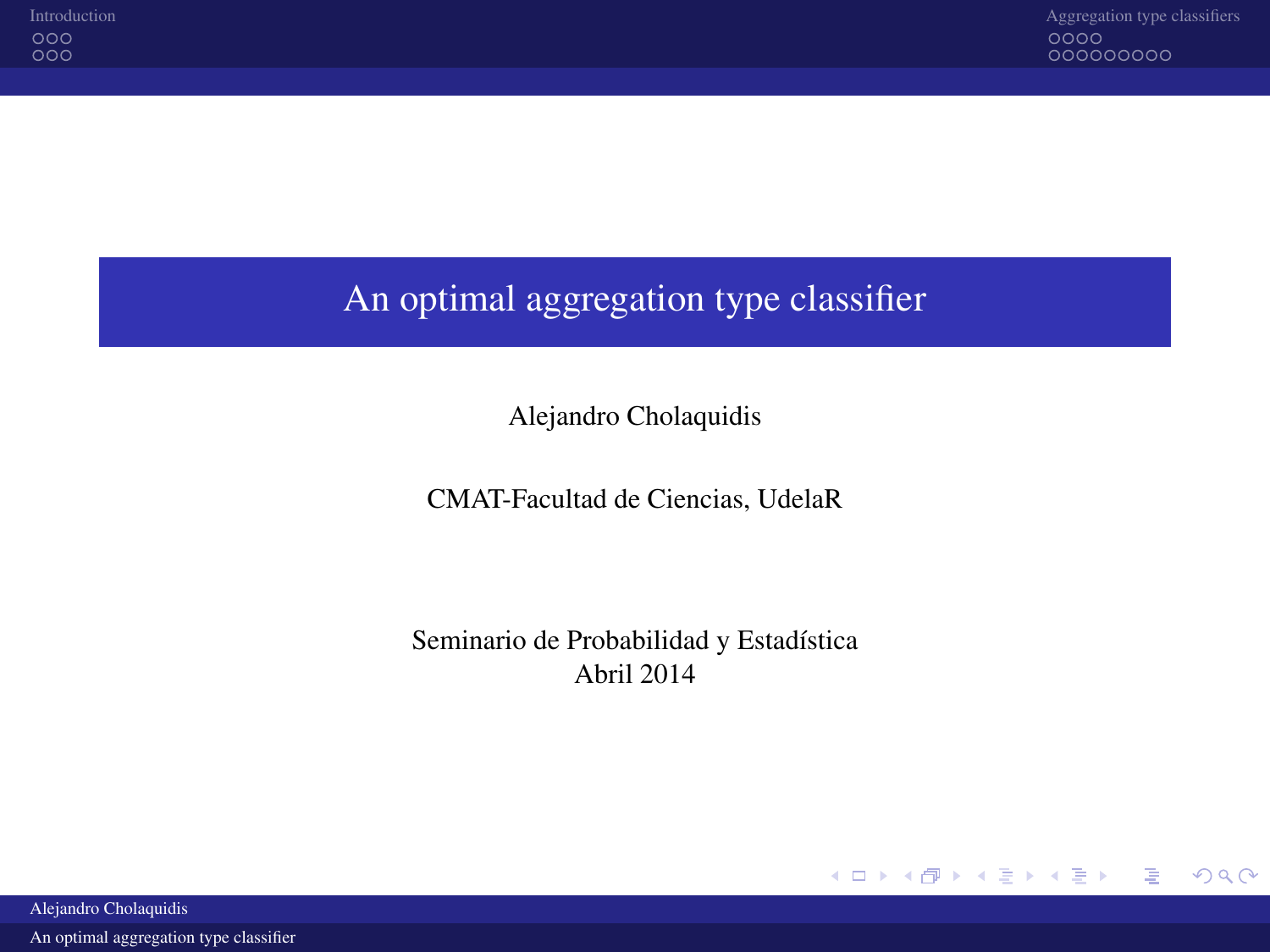

### $\blacksquare$  [On the classification problem](#page-1-0)

 $k$ [-NN](#page-4-0)

### 2 [Aggregation type classifiers](#page-7-0)

- **[Other approaches](#page-7-0)**
- [Our proposal](#page-11-0)

<span id="page-1-0"></span>

Alejandro Cholaquidis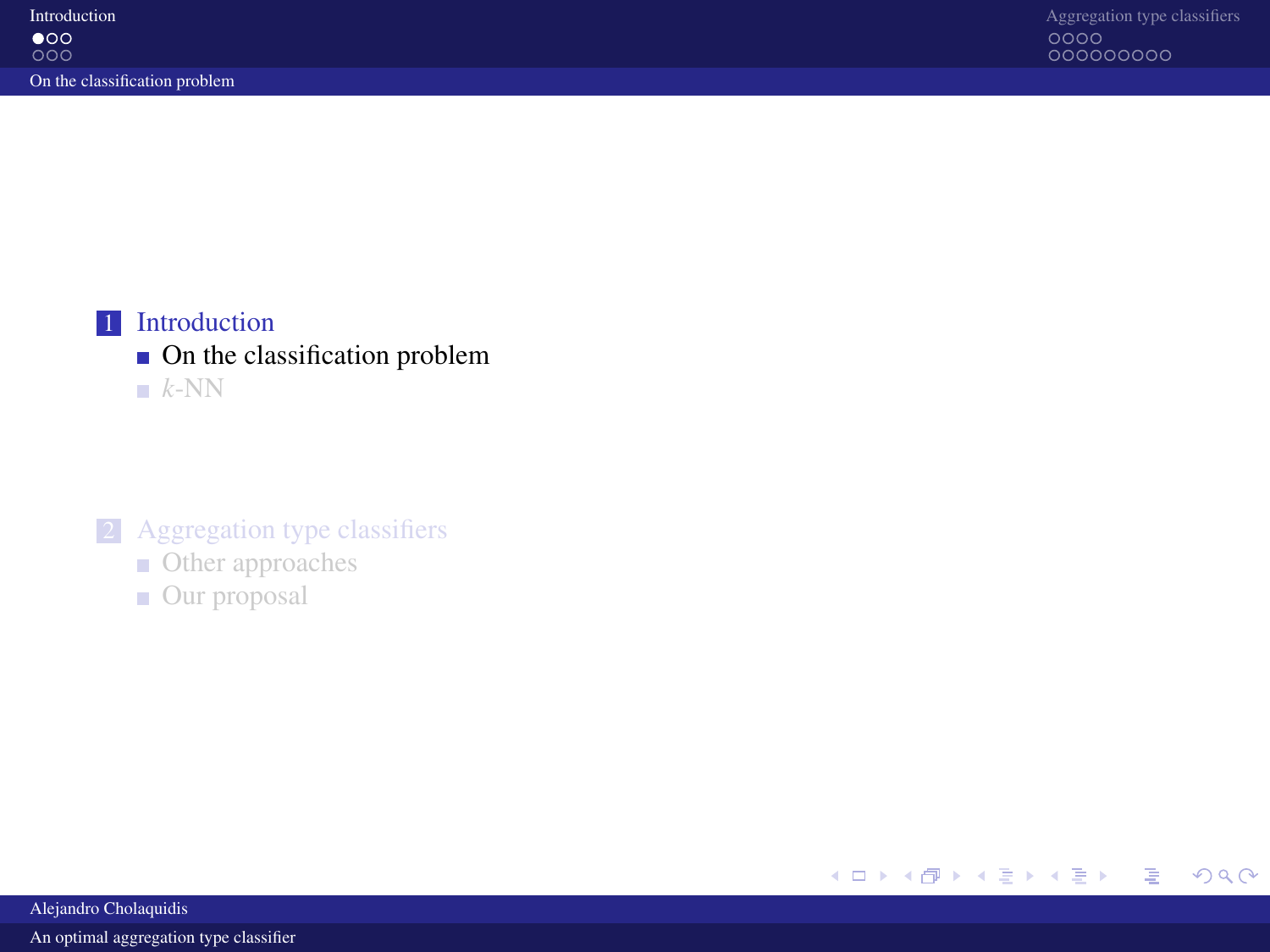# On the classification problem

#### Goal:

From a training sample  $\mathcal{D}_n = \{(X_1, Y_1), (X_2, Y_2), \ldots, (X_n, Y_n)\}\)$  i.i.d. of  $(X, Y)$  with values in  $\mathcal{F} \times \{0, 1\}$  we want a predictor  $g : \mathcal{F} \to \{0, 1\}$ , which *minimize*  $\mathbb{P}(g(X) \neq Y)$ .

#### Let us denote

- 1)  $\eta(x) = \mathbb{E}(Y|X=x) = \mathbb{P}(Y=1|X=x)$  the regression function.
- 2)  $g^*(x) = \mathbb{I}_{\{\eta(x) > 1/2\}}$  the Bayes rule.
- 3)  $L^* = \mathbb{P}(g^*(X) \neq Y)$  the optimal Bayes risk.

The classical estimator of  $\eta(x)$  is

<span id="page-2-0"></span>
$$
\eta_n(X)=\sum_{i=1}^n W_{ni}(X)Y_i,
$$

for some weights  $W_{ni}(X) = W_{ni}(X, X_1, \ldots, X_n)$ .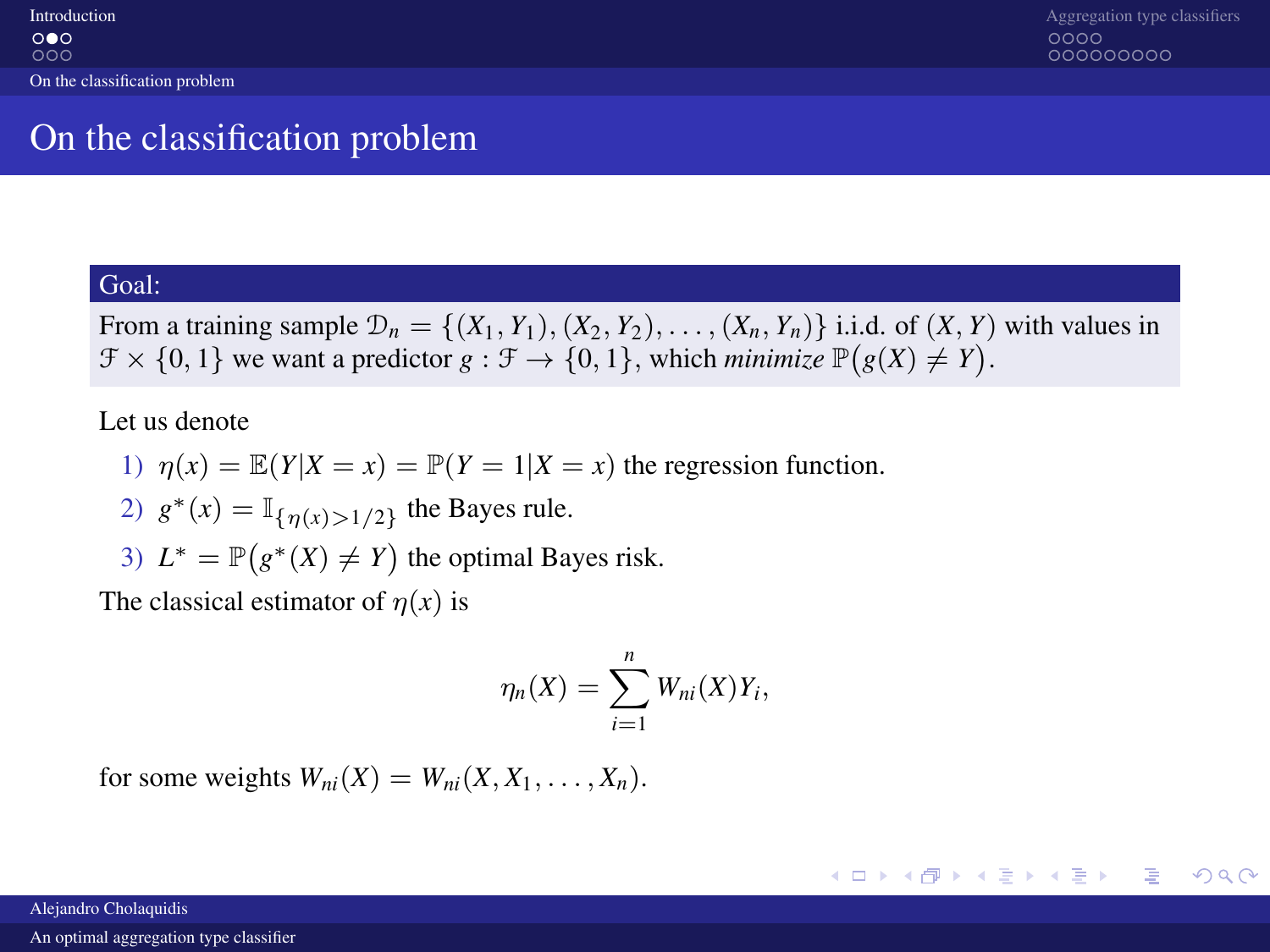# On the classification problem: Stone Theorem

#### Theorem

**Stone 1977:** If  $\mathcal{F} = \mathbb{R}^d$ , and the weights fulfills:

1) *There exists a constant*  $C \geq 1$  *such that for every nonnegative Borel function* 

$$
\mathbb{E}\Big(\sum_{i=1}^n |W_{ni}|f(X_i)\Big) \leq C \mathbb{E}\big(f(X)\big) \quad \forall n \geq 1
$$

2) there exists a 
$$
D \ge 1
$$
 such that  $\mathbb{P}\left(\sum_{i=1}^{n} |W_{ni}(X)| \le D\right) = 1 \quad \forall n \ge 1$ 

3) 
$$
\sum_{i=1}^{n} |W_{ni}(X)| \mathbb{I}_{\{\|X_i - X\| > a\}} \to 0 \text{ in probability, } \forall a > 0
$$

4) 
$$
\sum_{i=1}^{n} W_{ni}(X) \rightarrow 1 \text{ in probability, and}
$$

$$
5) \ \ \max_i |W_{ni}(X)| \to 0
$$

*then*

$$
\mathbb{E}\Big(\mathbb{P}\big(\mathbb{I}_{\{\eta_n(X)\geq 1/2\}}\neq Y|D_n\big)\Big)\to \mathbb{P}\Big(\mathbb{I}_{\{\eta(X)\geq 1/2\}}\neq Y\Big).
$$

#### <span id="page-3-0"></span>メロメメ 御きメモ メモモメー  $\equiv$  $299$

#### Alejandro Cholaquidis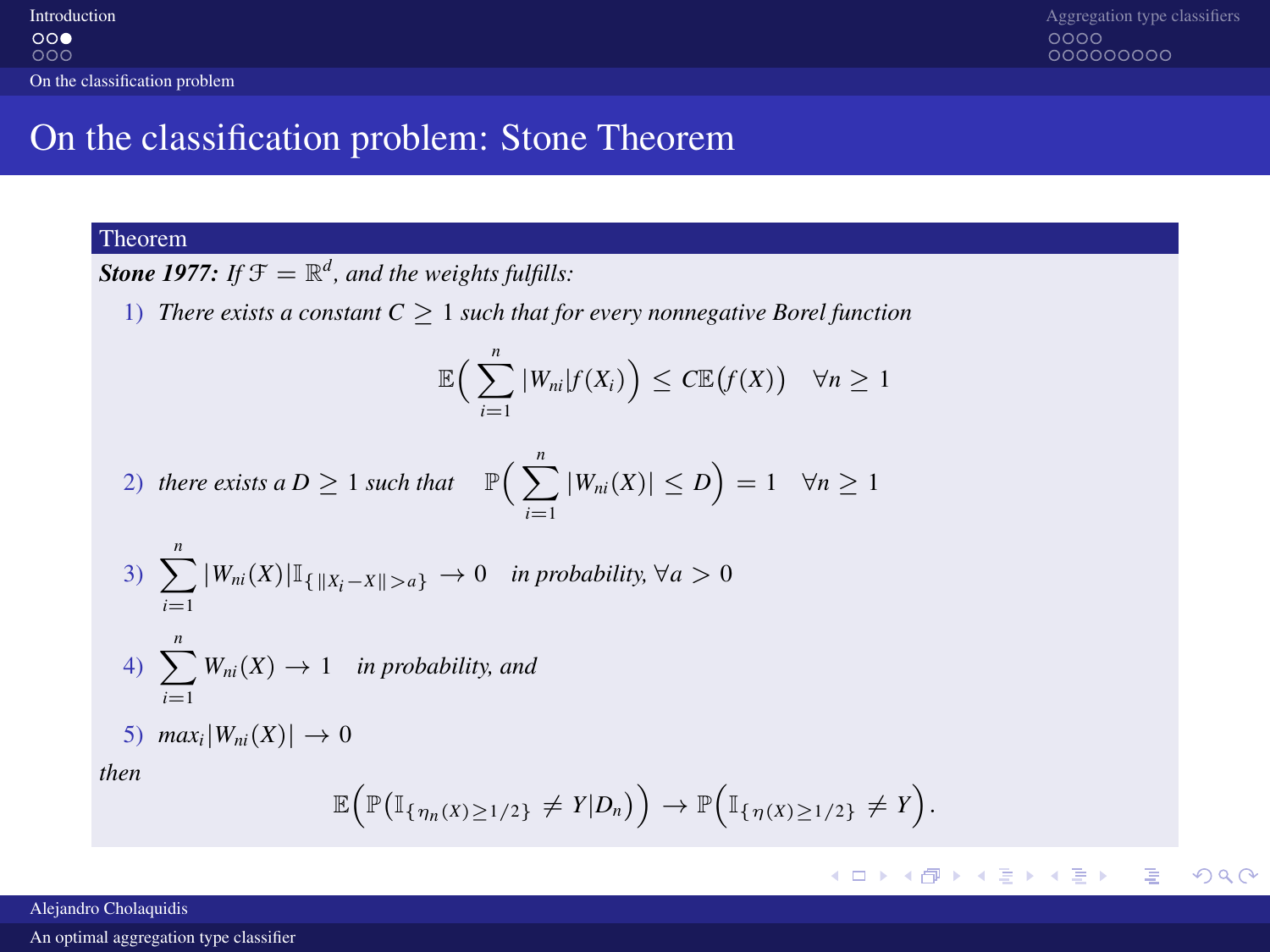| Introduction |
|--------------|
| റററ          |
| $\bullet$ 00 |
| $k$ -NN      |



 $\blacksquare$  [On the classification problem](#page-1-0)

 $k$ [-NN](#page-4-0)

### 2 [Aggregation type classifiers](#page-7-0)

- **[Other approaches](#page-7-0)**
- [Our proposal](#page-11-0)

<span id="page-4-0"></span>

Alejandro Cholaquidis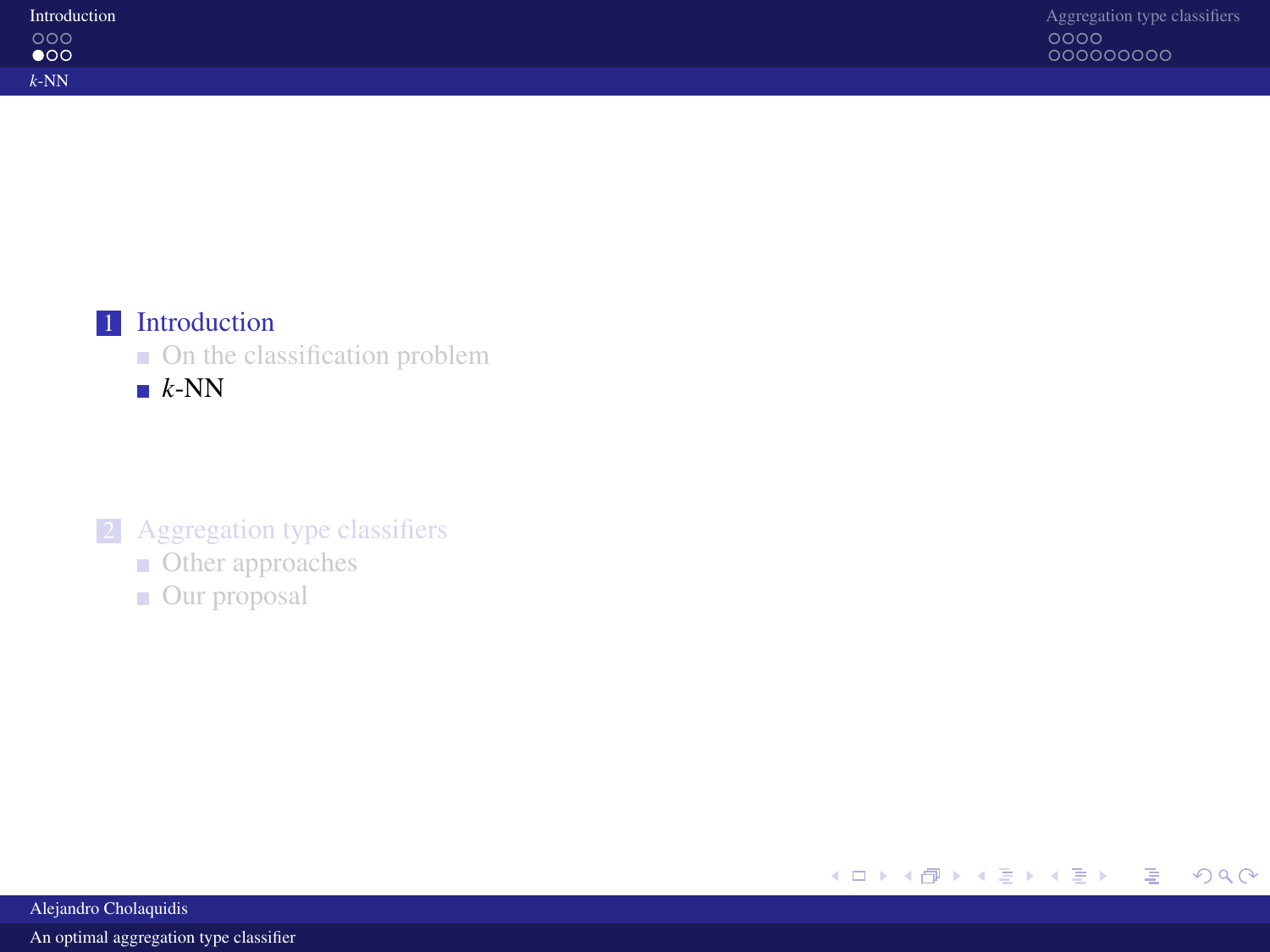| Introduction |
|--------------|
| റററ          |
| റ∙െ          |
| $k$ -NN      |

## *k*-NN and the infinite dimensional case

### *k*-NN

For  $W_{ni}(X) = \frac{1}{k} \mathbb{I}_{\{X_i \in k_n(X)\}}$ , where  $X_i \in k_n(X)$  if  $X_i$  is one of the k nearest neighbours of  $X$ , conditions 1 to 5 holds if  $n \to \infty$  and  $k_n/n \to 0$ .

#### Theorem

*Let*  $(X, Y) \in \mathcal{F} \times \{0, 1\}$  *where*  $(\mathcal{F}, d)$  *is a separable metric space. Suppose that the probability measure* µ *of X is a Borel measure. If* η *satisfies the Besicovitch Condition:*

$$
\lim_{\delta \to 0} \mu \left\{ x \in \mathcal{F} : \frac{1}{\mu(B(x,\delta))} \int_{B(x,\delta)} |\eta(y) - \eta(x)| d\mu(y) > \varepsilon \right\} = 0,
$$
 (1)

*then, taking*  $k_n \to \infty$  *and*  $k_n/n \to 0$ *, k-NN is consistent:* 

<span id="page-5-0"></span>
$$
\mathbb{E}\Big(\mathbb{P}\big(\mathbb{I}_{\{\eta_n(X)\geq 1/2\}}\neq Y|\mathcal{D}_n\big)\Big)\to \mathbb{P}\Big(\mathbb{I}_{\{\eta(X)\geq 1/2\}}\neq Y\Big).
$$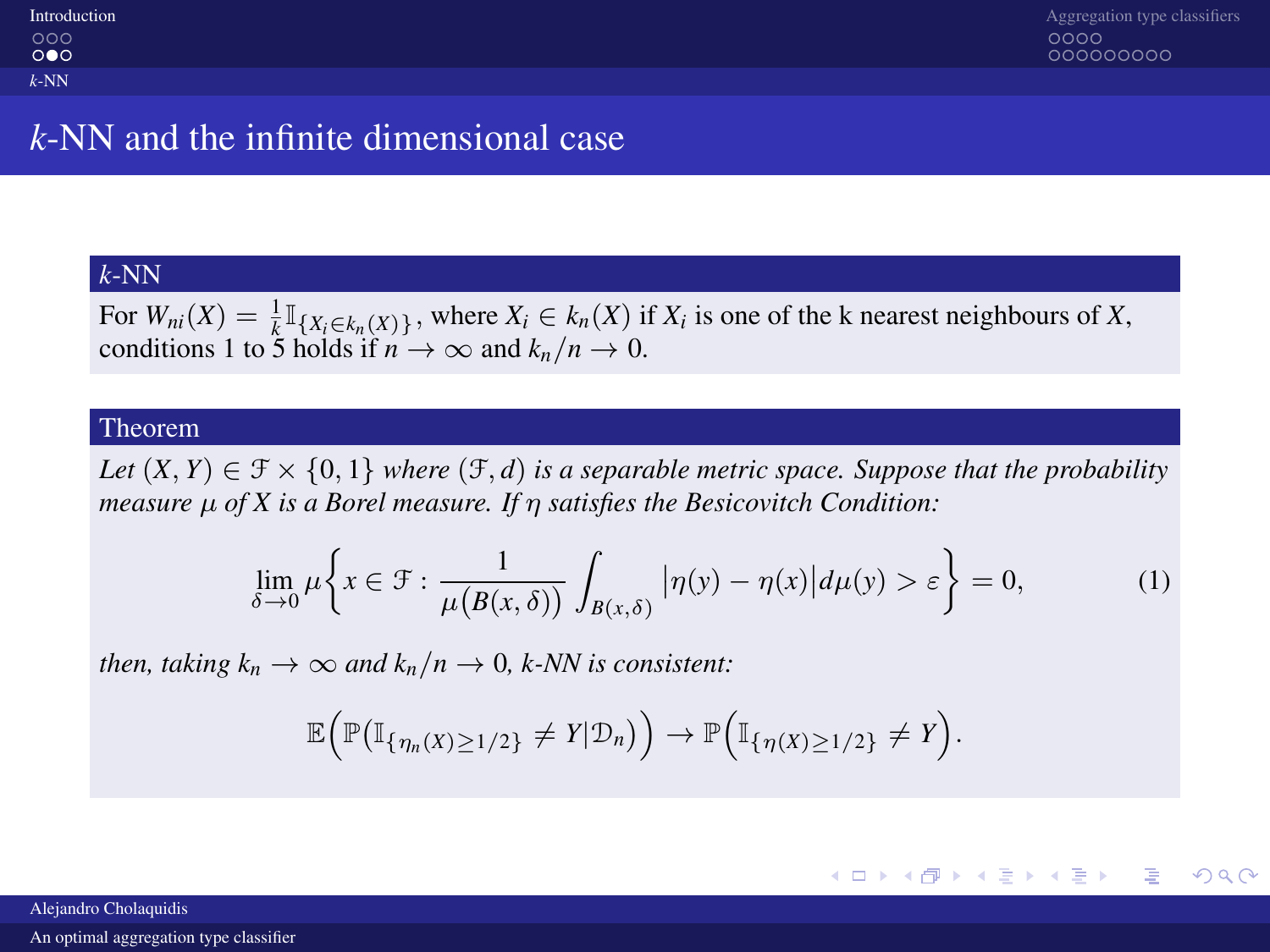| Introduction |
|--------------|
| റററ          |
| ററൈ          |
| $k$ -NN      |

### On the Besicovitch condition

If  $(\mathcal{F}, d)$  is complete and separable, Besicovitch condition holds for all measurable function  $f : \mathcal{F} \to \mathbb{R}$  if and only if:

<span id="page-6-1"></span>
$$
\lim_{\delta \to 0} \mu \left\{ x \in \mathcal{F} : \left| \frac{1}{\mu(B(x,\delta))} \int_{B(x,\delta)} f(y) d\mu(y) - f(x) \right| > \varepsilon \right\} = 0. \tag{2}
$$

Condition [\(2\)](#page-6-1) holds if any of the following conditions holds:

- *f* is a continuous function.
- $\mu$  is doubling: ∃*C* ≥ 1 such that  $\forall r > 0$ ,  $\mu(B(x, 2r)) \le C\mu(B(x, r)).$
- (F, *d*) is a Vitali space: for every G collection of closed balls such that for all  $a \in \mathcal{F}$ ,  $\inf\{r > 0 : B(a, r) \in \mathcal{G}\} = 0$  then there exists a disjoint covering of  $\mathcal{F}$  with balls in  $\mathcal{G}$ , a.s. with respect to  $\mu$ .
- *F* is finite dimensional:  $\exists n \in \mathbb{N}$  and  $s \in (0, +\infty)$  :  $\bigcap B(x, r(x)) = \emptyset$ , *x*∈G

 $\forall \mathcal{G} \subset \mathcal{F}$  finite set such that:

<span id="page-6-0"></span>1) 
$$
\#S > n \quad 2) \ r(x) \in (0, s) \quad 3) \ x \notin B(y, r(y)) \ \ \forall x \neq y \in S
$$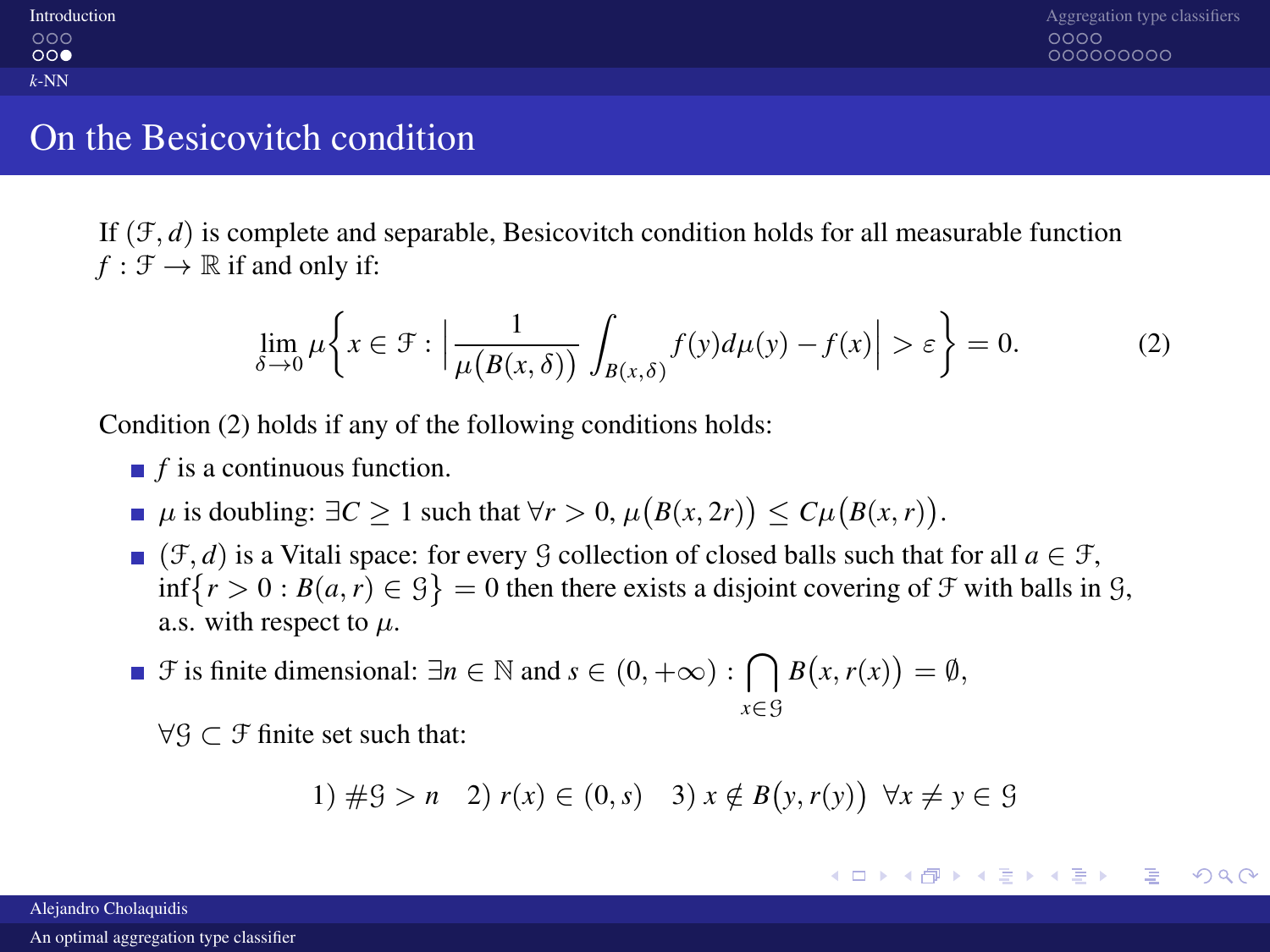

- **On** the classification problem
- $k$ [-NN](#page-4-0)

### 2 [Aggregation type classifiers](#page-7-0)

- [Other approaches](#page-7-0)
- [Our proposal](#page-11-0)

<span id="page-7-0"></span>

Alejandro Cholaquidis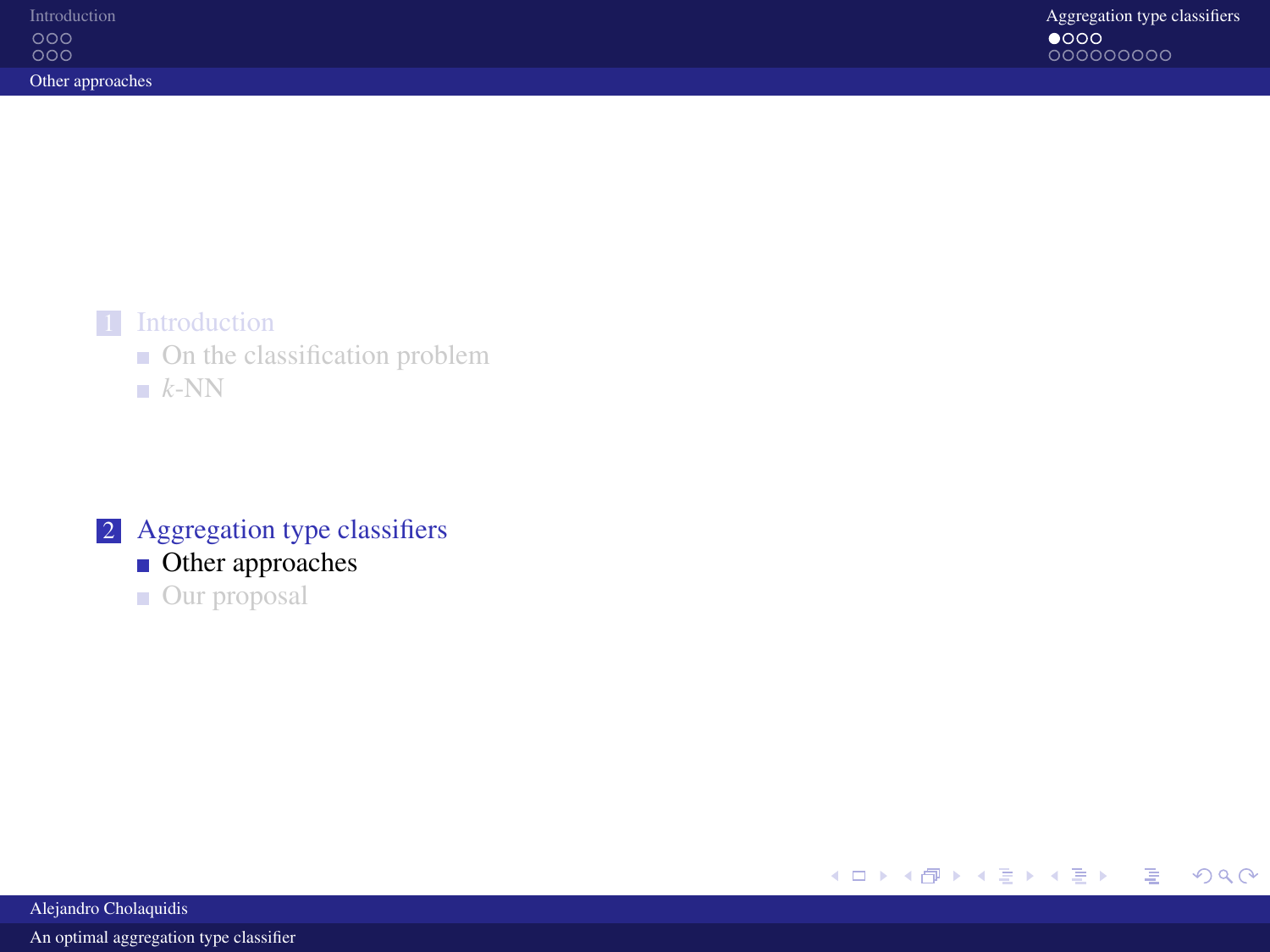$000$ [Other approaches](#page-8-0)

[Introduction](#page-1-0) **[Aggregation type classifiers](#page-7-0)** Aggregation type classifiers **Aggregation type classifiers** Aggregation type classifiers **Aggregation** type classifiers **Aggregation** type classifiers 000000000

### Mojirsheibani 1999

- 1) With  $\mathcal{D}_n$  build up  $g_{ni}: \mathbb{R}^d \to \{0, 1\}, i = 1, \ldots, M$
- 2) Taking  $\mathbf{g_n}(x) \doteq (g_{n1}(x), \dots, g_{nM}(x))$ , we define the classifier:

$$
g_T(x) = \mathbb{I}_{\{T_n(\mathbf{g_n}(x)) > 1/2\}},
$$

where

$$
T_n(\mathbf{g_n}(x)) = \sum_{j=1}^n W_{n,j}(x)Y_j, \quad x \in \mathcal{F}, \tag{3}
$$

and the weights  $W_{n,j}(x)$  given by

<span id="page-8-0"></span>
$$
W_{n,j}(x) = \frac{\mathbb{I}_{\{\mathbf{g_n}(x) = \mathbf{g_n}(X_j)\}}}{\sum_{j=1}^n \mathbb{I}_{\{\mathbf{g_n}(x) = \mathbf{g_n}(X_j)\}}}.
$$
(4)

Here,  $0/0$  is assumed to be 0.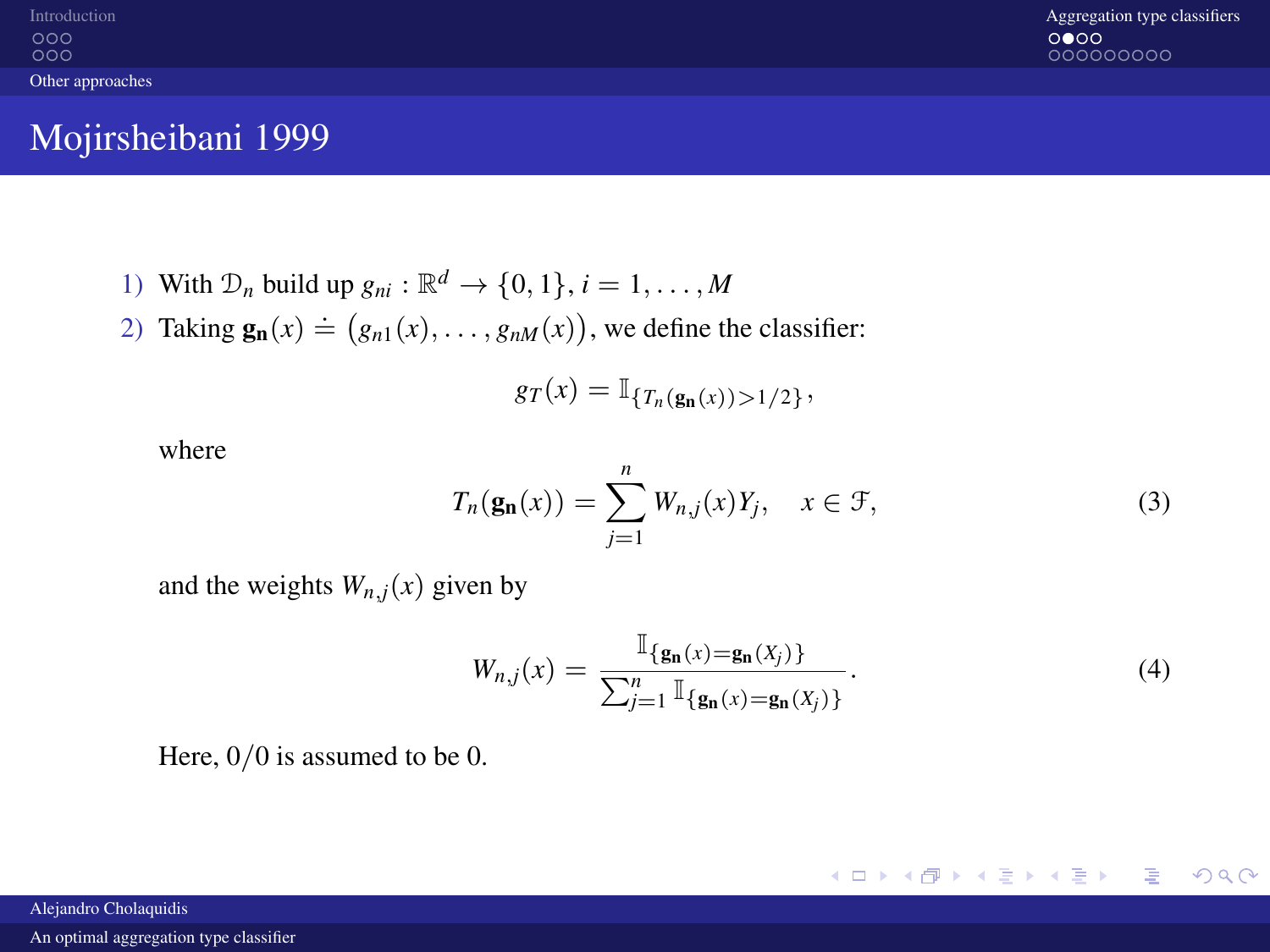$000$  $000$ [Other approaches](#page-9-0)

## Mojirsheibani 1999, consistency results

Notation:

Taking  $\mathcal{T}_n \in (\mathbb{R}^d \times \{0, 1\})^n$ , the sets:  $\Pi_n(\mathcal{T}_n) = \{A_{n,1}, \dots, A_{n,2^M}\}\$  define a partition of  $\mathbb{R}^d$  where

$$
A_{n,i} = \left\{ x \in \mathbb{R}^d : (g_{n,1}(x), \ldots, g_{n,M}(x)) = \nu_i \text{ where } \nu_i \in \{0,1\}^M \right\}.
$$

The family of all partitions induced by  $g_{n,1}, \ldots, g_{n,M}$  is:

$$
\Omega_n = \bigcup_{\mathcal{T}_n \in \left( \mathbb{R}^d \times \{0,1\} \right)^n} \Pi_n(\mathcal{T}_n).
$$

Let  $B = \{x_1, \ldots, x_n\}$ , define  $\Delta_n(\Omega_n)$  the number of distinct partitions:

<span id="page-9-0"></span>
$$
\left\{\Pi_n(\mathfrak{I}_n^1)\cap B,\ldots,\Pi_n(\mathfrak{I}_n^r)\cap B\right\},\
$$

of the finite set *B* that are induced by partitions  $\left\{\Pi_n(\mathcal{T}_n^1), \ldots, \Pi_n(\mathcal{T}_n^r)\right\} \in \Omega_n$ .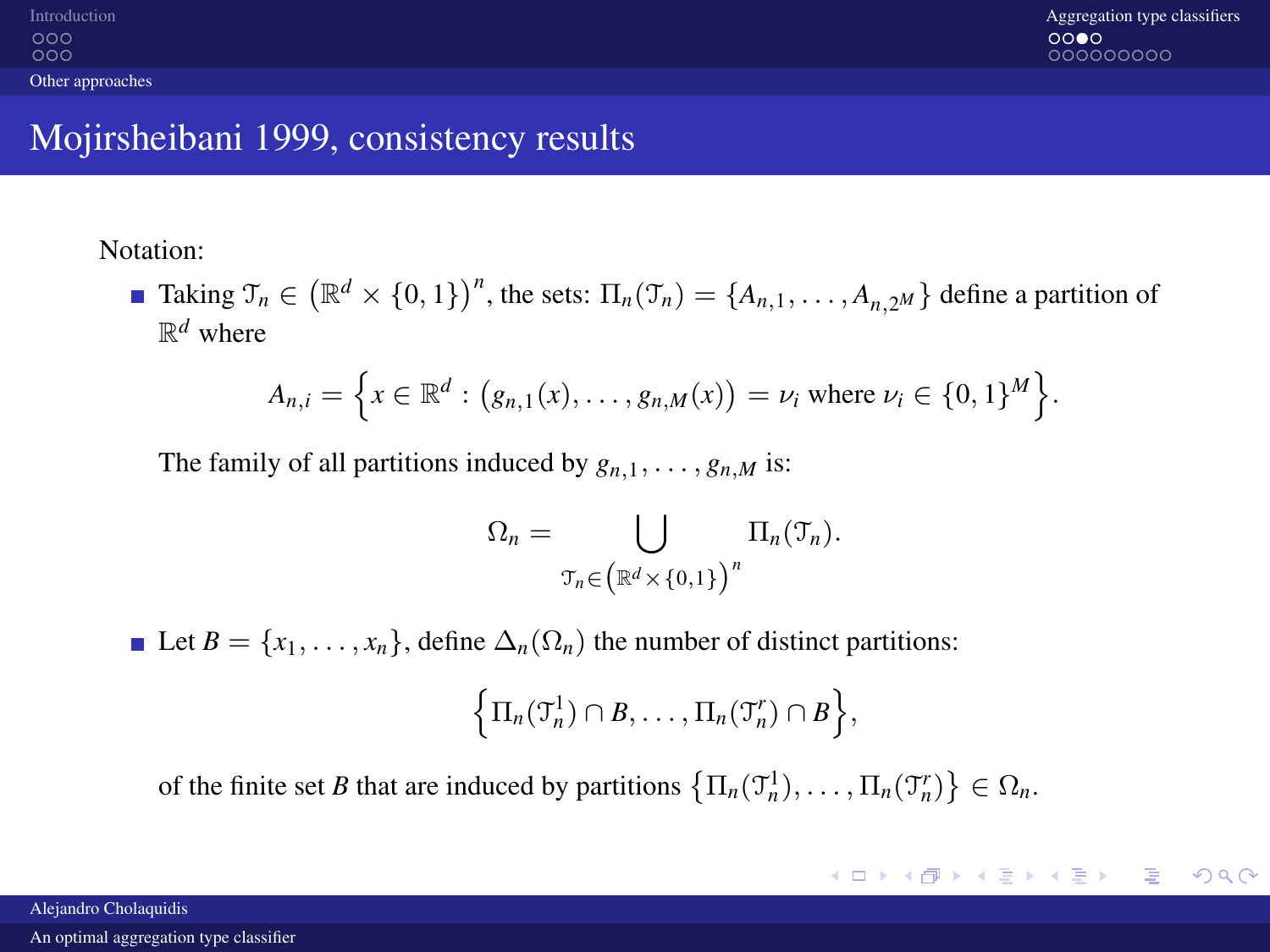# Mojirsheibani 1999, consistency results

#### Theorem

*If, as*  $n \to \infty$ *,* 

- $M_n/\log(n) \to 0$
- $n^{-1}\log(\Delta_n)\to 0$
- *for every*  $\gamma > 0$  *and*  $\delta \in (0, 1)$

$$
\inf_{S\subset\mathbb{R}^d:\,\mu(S)\geq 1-\delta}\mu\Big\{x:\, diam\big(A_n[x]\cap S\big)>\gamma\Big\}\to 0\quad a.s.
$$

*if we denote*  $g_T^*(x) = \mathbb{I}_{\left\{\mathbb{P}(Y=1|g_n(x))>1/2\right\}}$  the optimal combined classifier, then  $\mathbb{P}(gr(X) \neq Y | \mathcal{D}_n) - \mathbb{P}(g_T^*(X) \neq Y | \mathcal{D}_n) \to 0$  *a.s.* 

<span id="page-10-0"></span>KID KAP KID KID KID A MAA

Alejandro Cholaquidis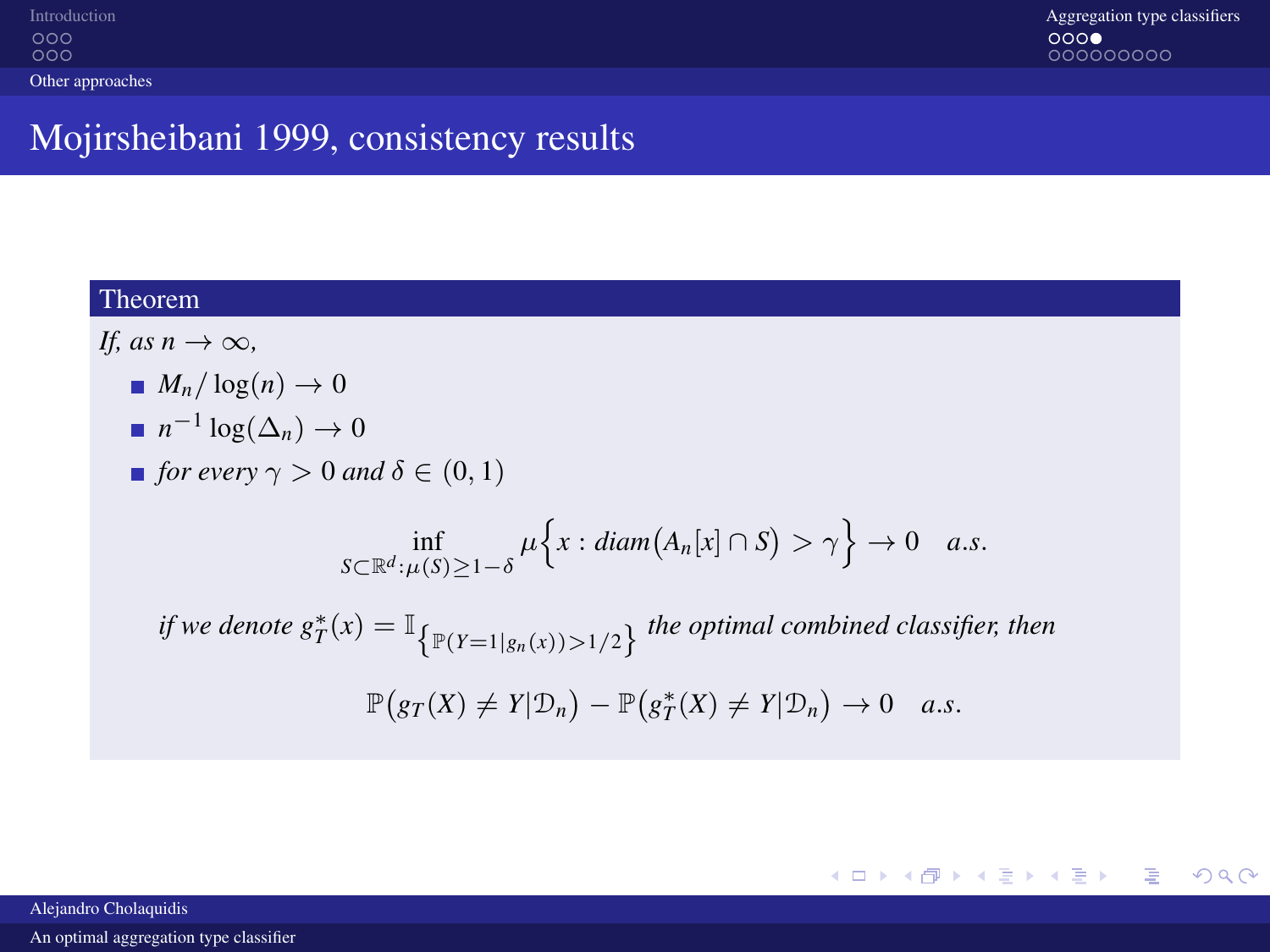

- **On** the classification problem
- $k$ [-NN](#page-4-0)

### 2 [Aggregation type classifiers](#page-7-0)

- **[Other approaches](#page-7-0)**
- [Our proposal](#page-11-0)

#### <span id="page-11-0"></span>イロトス 御 トメ 君 トメ 君 トッ 重  $299$

Alejandro Cholaquidis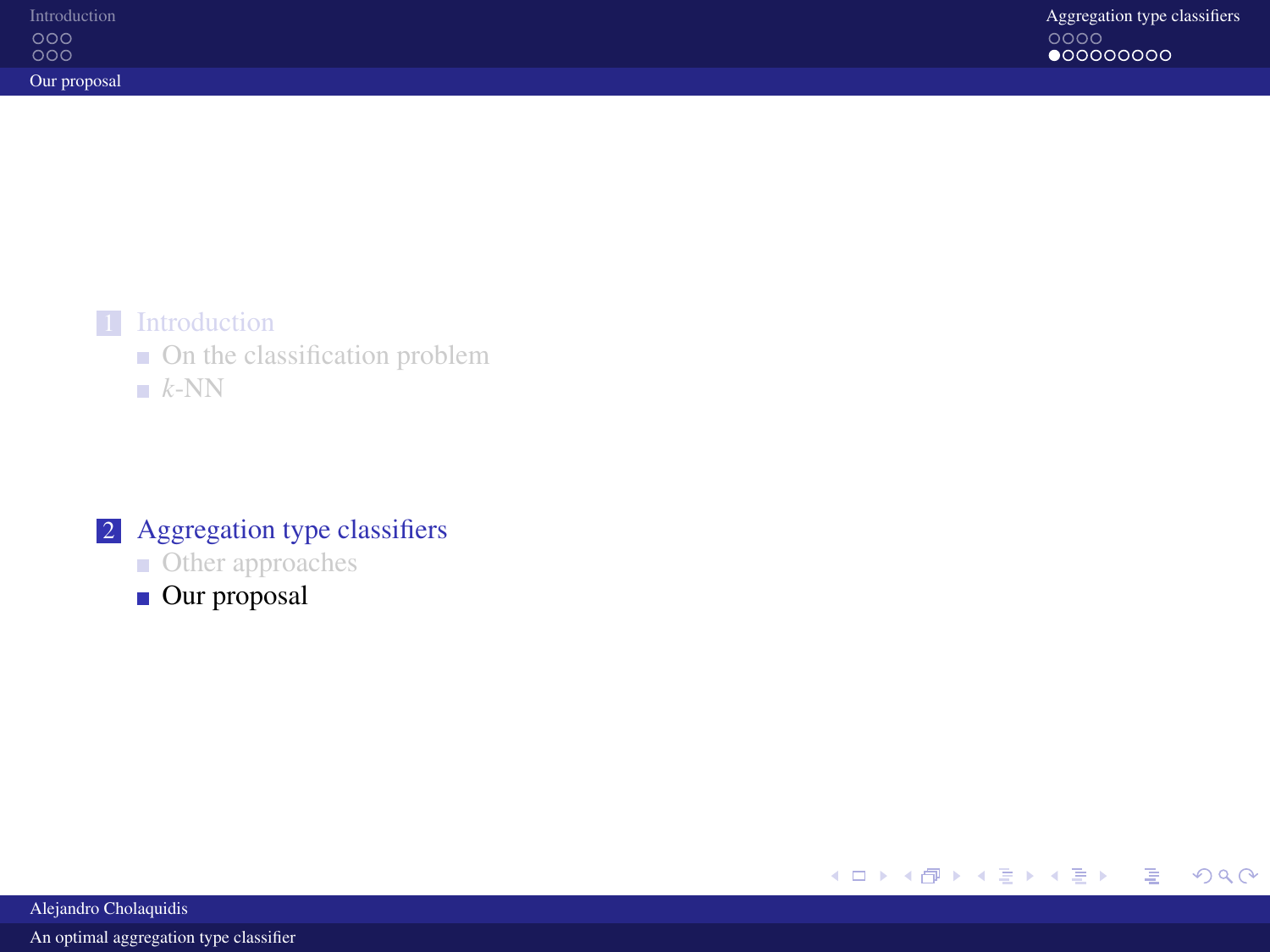| Introduction |
|--------------|
| റററ          |
| റററ          |
| Our proposal |

### The classifier

- 1) Split  $\mathcal{D}_n$  into  $\mathcal{D}_k = \{(X_1, Y_1), \ldots, (X_k, Y_k)\}\$  $\mathcal{E}_l = \{(X_{k+1}, Y_{k+1}), \ldots, (X_n, Y_n)\}\$  with  $l = n - k \geq 1$ .
- 2) With  $\mathcal{D}_k$  build up  $g_{ki}: \mathcal{F} \to \{0, 1\}, i = 1, \ldots, M$
- 3) Taking  $\mathbf{g}_{\mathbf{k}}(x) \doteq (g_{k1}(x), \dots, g_{kM}(x))$ , we define the classifier:

$$
g_T(x) = \mathbb{I}_{\{T_n(\mathbf{g}_{\mathbf{k}}(x)) > 1/2\}},
$$

where

$$
T_n(\mathbf{g_k}(x)) = \sum_{j=k+1}^n W_{n,j}(x)Y_j, \quad x \in \mathcal{F},
$$
\n<sup>(5)</sup>

and the weights  $W_{n,i}(x)$  given by

<span id="page-12-1"></span>
$$
W_{n,j}(x) = \frac{\mathbb{I}_{\{\mathbf{g}_{k}(x) = \mathbf{g}_{k}(X_{j})\}}}{\sum_{j=k+1}^{n} \mathbb{I}_{\{\mathbf{g}_{k}(x) = \mathbf{g}_{k}(X_{j})\}}}.
$$
(6)

イロト イ押ト イヨト イヨトー

Ε

<span id="page-12-0"></span> $QQ$ 

Here,  $0/0$  is assumed to be 0.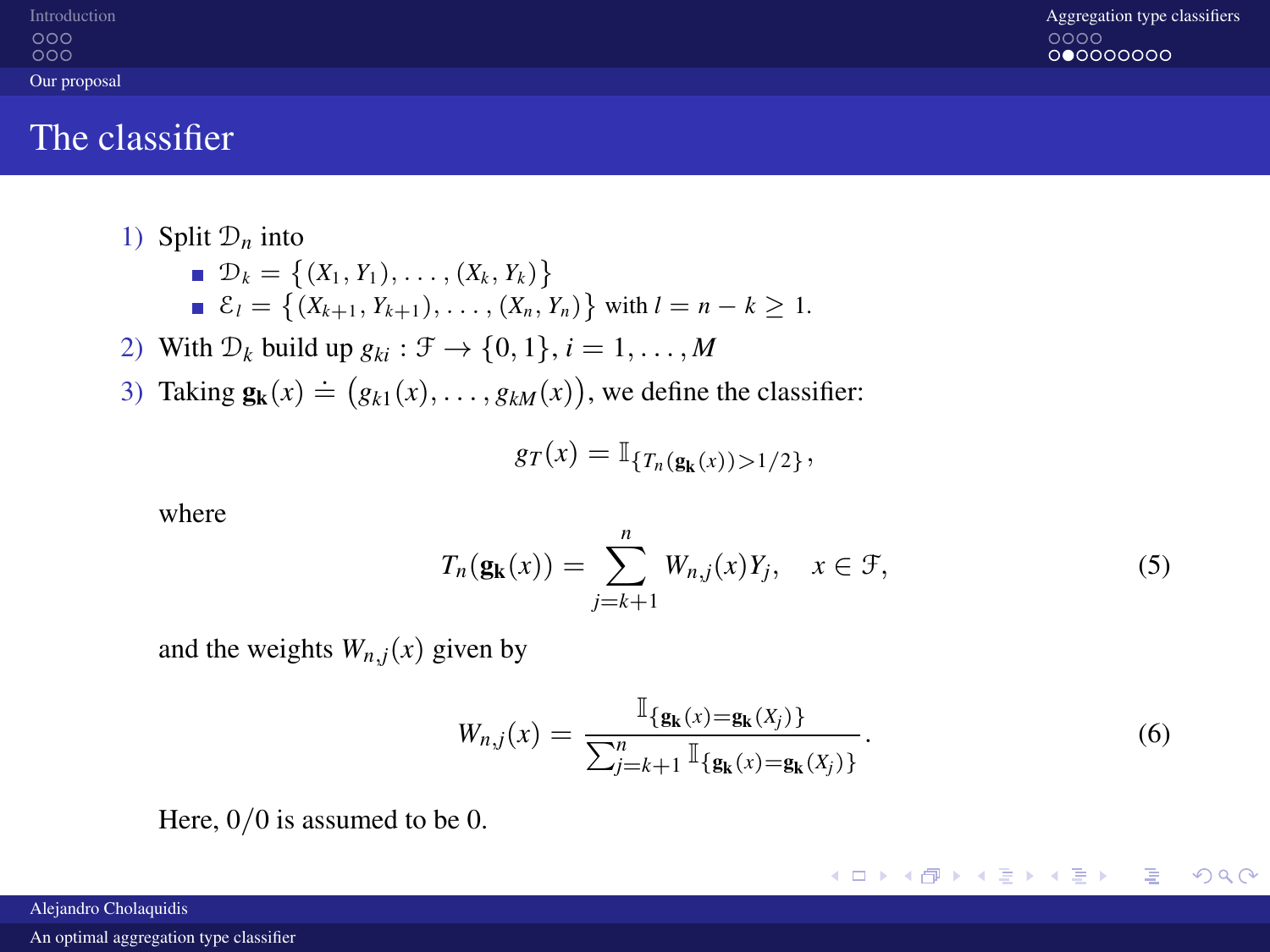| Introduction |  |
|--------------|--|
| റററ<br>റററ   |  |
| Our proposal |  |

## The classifier, example



<span id="page-13-0"></span>Figure : An example in  $\mathbb{R}^2$  where the 0-class points are shown in black dots and the 1-class points are shown in blue circles. In both pictures the voters of the point in red are shown as green dots while the voters of he point in magenta are shown with blue dots.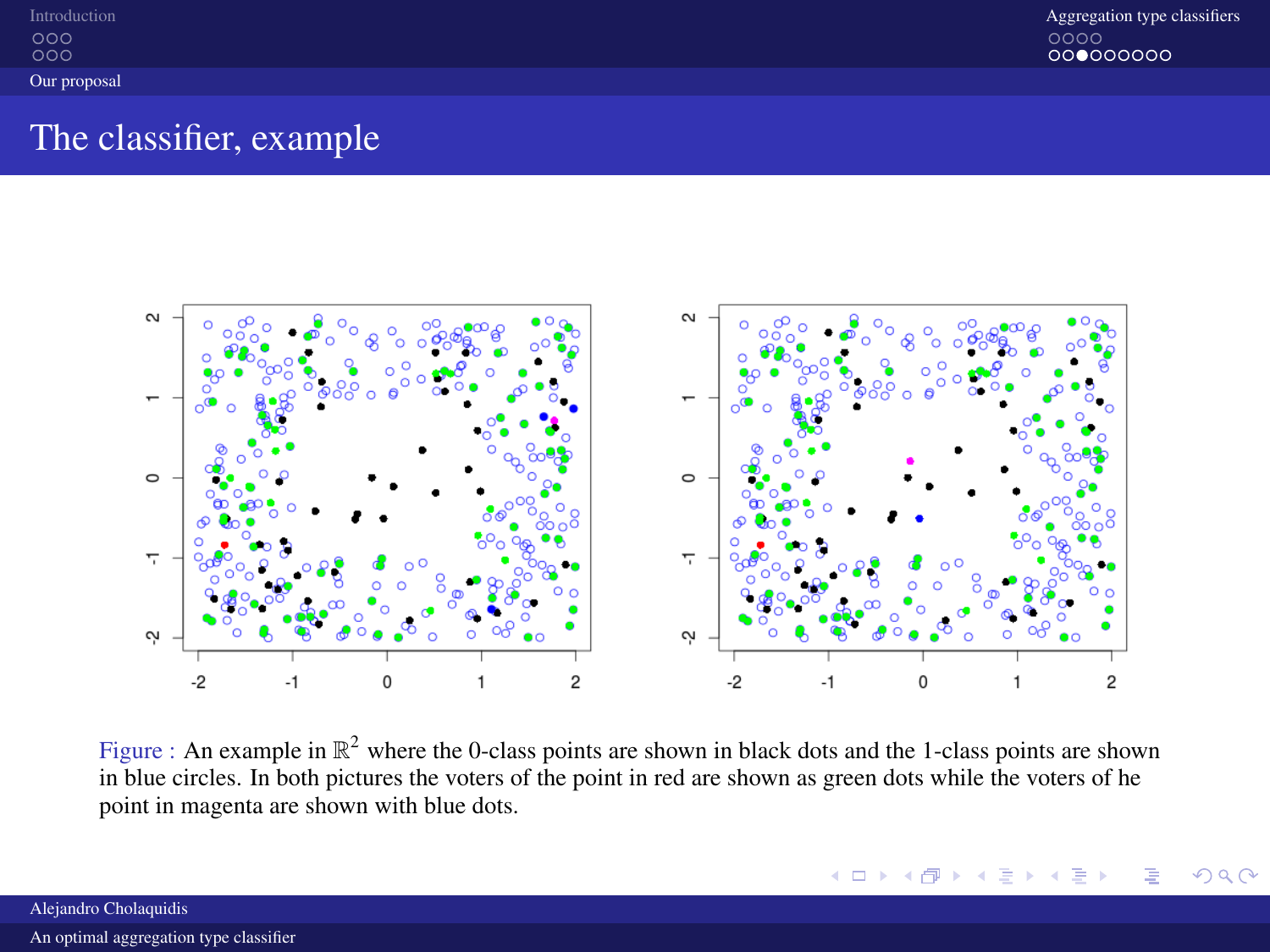| Introduction |
|--------------|
| റററ          |
| റററ          |
| Our proposal |

## A more flexible version

For  $0 \le \alpha < 1$  a more flexible version of the classifier, called  $g_T(x, \alpha)$ , can be defined replacing the weights in [\(6\)](#page-12-1) by

<span id="page-14-1"></span><span id="page-14-0"></span>
$$
W_{n,j}(x) = \frac{\mathbb{I}_{\{\frac{1}{M}\sum_{i=1}^{M}\mathbb{I}_{\{g_{ki}(x) = g_{ki}(X_j)\}} \ge 1-\alpha\}}}{\sum_{j=k+1}^{n}\mathbb{I}_{\{\frac{1}{M}\sum_{i=1}^{M}\mathbb{I}_{\{g_{ki}(x) = g_{ki}(X_j)\}} \ge 1-\alpha\}}}.
$$
(7)

Observe that if we choose  $\alpha = 0$  in [\(7\)](#page-14-1) we obtain original weights given in [\(6\)](#page-12-1).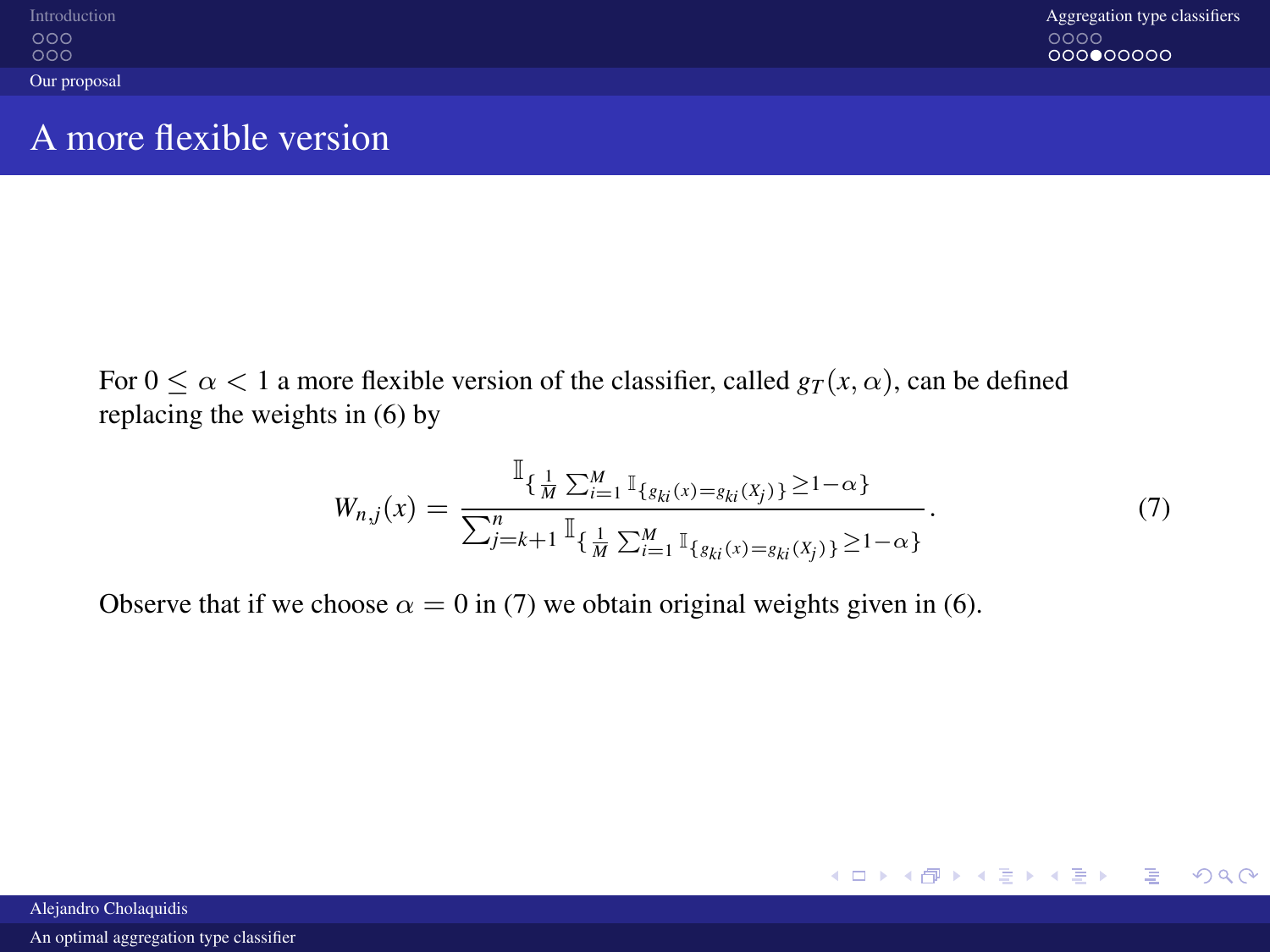| Introduction | Aggregation type classifiers |
|--------------|------------------------------|
| 000          | 0000                         |
| 000          | 000000000                    |
| Our proposal |                              |

### **Consistency**

#### Theorem

*Consistency: Suppose that for every*  $i = 1, ..., M$  *the classifier*  $g_{ki}$  *converges in probability to g*<sup>\*</sup> *as k* → ∞*. If*  $\mathbb{P}(Y = 1 | g^*(X) = 1) > 1/2$  *and*  $\mathbb{P}(Y = 0 | g^*(X) = 0) > 1/2$ *, then* 

$$
\lim_{k \to +\infty} \lim_{l \to +\infty} \mathbb{P}_{\mathcal{D}_k}(gr(X) \neq Y) - L^* = 0.
$$

#### Theorem

*<i>Optimality:* Let  $\mathbb{C} \doteq \{0, 1\}^M$ *. For*  $\nu \in \mathbb{C}$  *we define:* 

$$
A_{\nu}^{0} \doteq \bigcap_{i=1}^{M} g_{ki}^{-1}(\nu(i)) \cap \{Y=0\}, \quad A_{\nu}^{1} \doteq \bigcap_{i=1}^{M} g_{ki}^{-1}(\nu(i)) \cap \{Y=1\}
$$

 $\forall \nu \in \mathbb{C}$ , we assume that  $\mathbb{P}_{\mathcal{D}_k}((X, Y) \in A_{\nu}^1) \neq \mathbb{P}_{\mathcal{D}_k}((X, Y) \in A_{\nu}^0)$  a.s., then

$$
\lim_{l\to\infty} \mathbb{P}_{\mathcal{D}_k}\big(g_T(X)\neq Y\big)\leq \mathbb{P}_{\mathcal{D}_k}\big(g_{ki}(X)\neq Y\big),\,
$$

<span id="page-15-0"></span> $209$ 

 $f \circ r$  each  $i = 1, ..., M$ . Therefore,  $\lim_{l \to \infty} \mathbb{P}_{\mathcal{D}_k} (gr(X) \neq Y) \leq \min_{1 \leq i \leq M} \mathbb{P}_{\mathcal{D}_k} (g_{ki}(X) \neq Y)$  $\lim_{l \to \infty} \mathbb{P}_{\mathcal{D}_k} (gr(X) \neq Y) \leq \min_{1 \leq i \leq M} \mathbb{P}_{\mathcal{D}_k} (g_{ki}(X) \neq Y)$  $\lim_{l \to \infty} \mathbb{P}_{\mathcal{D}_k} (gr(X) \neq Y) \leq \min_{1 \leq i \leq M} \mathbb{P}_{\mathcal{D}_k} (g_{ki}(X) \neq Y)$ .

Alejandro Cholaquidis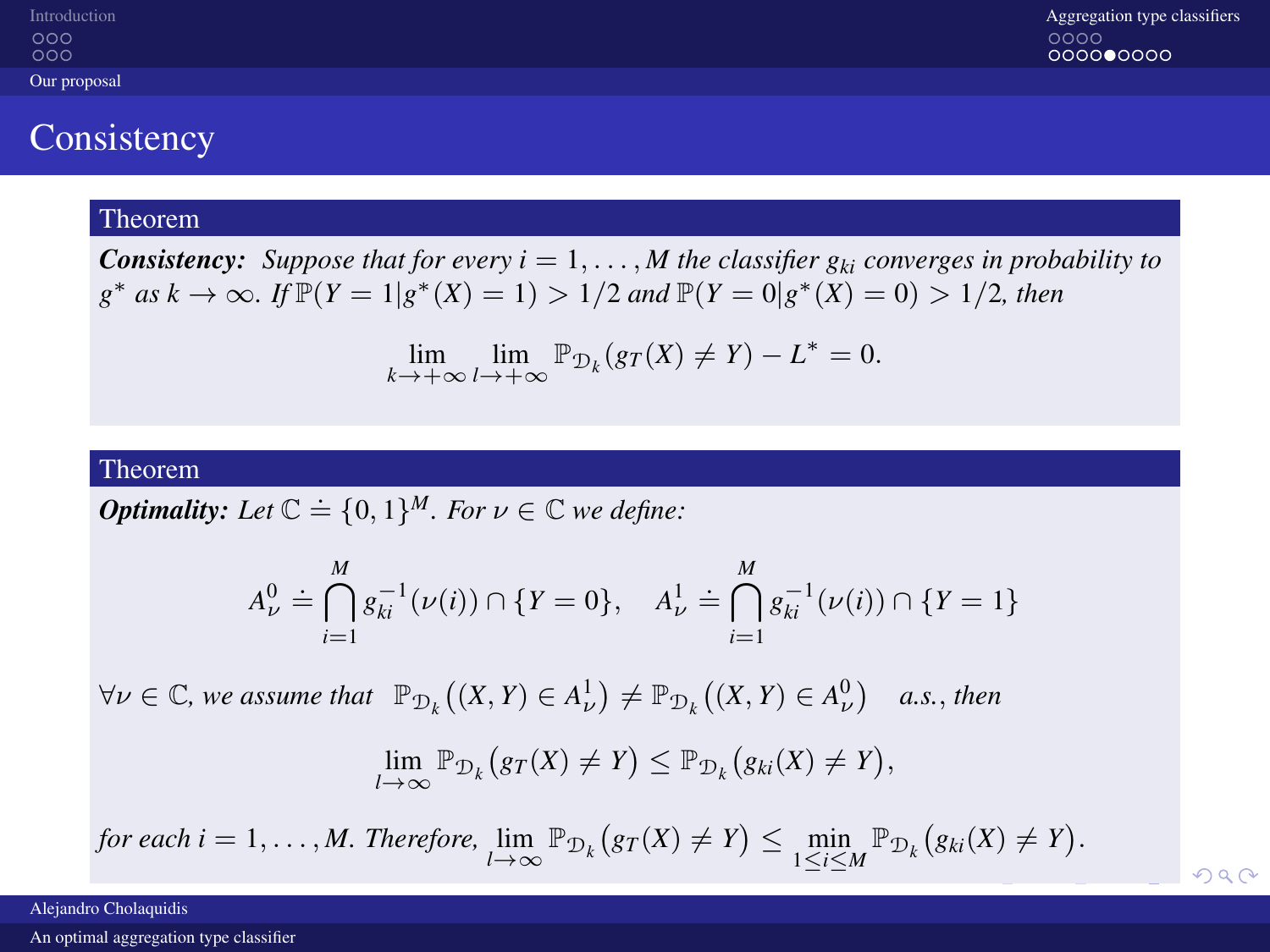# Generating the sample D*<sup>n</sup>*

- 1) Generate  $Z_1 \ldots, Z_N$  iid uniform in [0, 1],
	- **■** if  $Z_i > p$  we generate  $X_i \sim \mu_1$  and  $Y_i = 1$ ,
	- **i** if  $Z_i$  ≤ *p* we generate  $X_i$  ∼  $\mu_0$  and set  $Y_i$  = 0.
- 2) The first  $n = N/2$  pairs  $(X_i, Y_i)$  for the training sample, the remaining for the testing sample.
- <span id="page-16-0"></span>3) We consider *M* nearest neighbour classifiers with the numbers of neighbours taken as follows:
	- We fix *M* consecutive odd numbers.
	- We choose at random *M* different odd integers between 1 and min $\left\{ \sum_{i=1}^{k} Y_i, k \sum_{i=1}^{k} Y_i \right\}$ .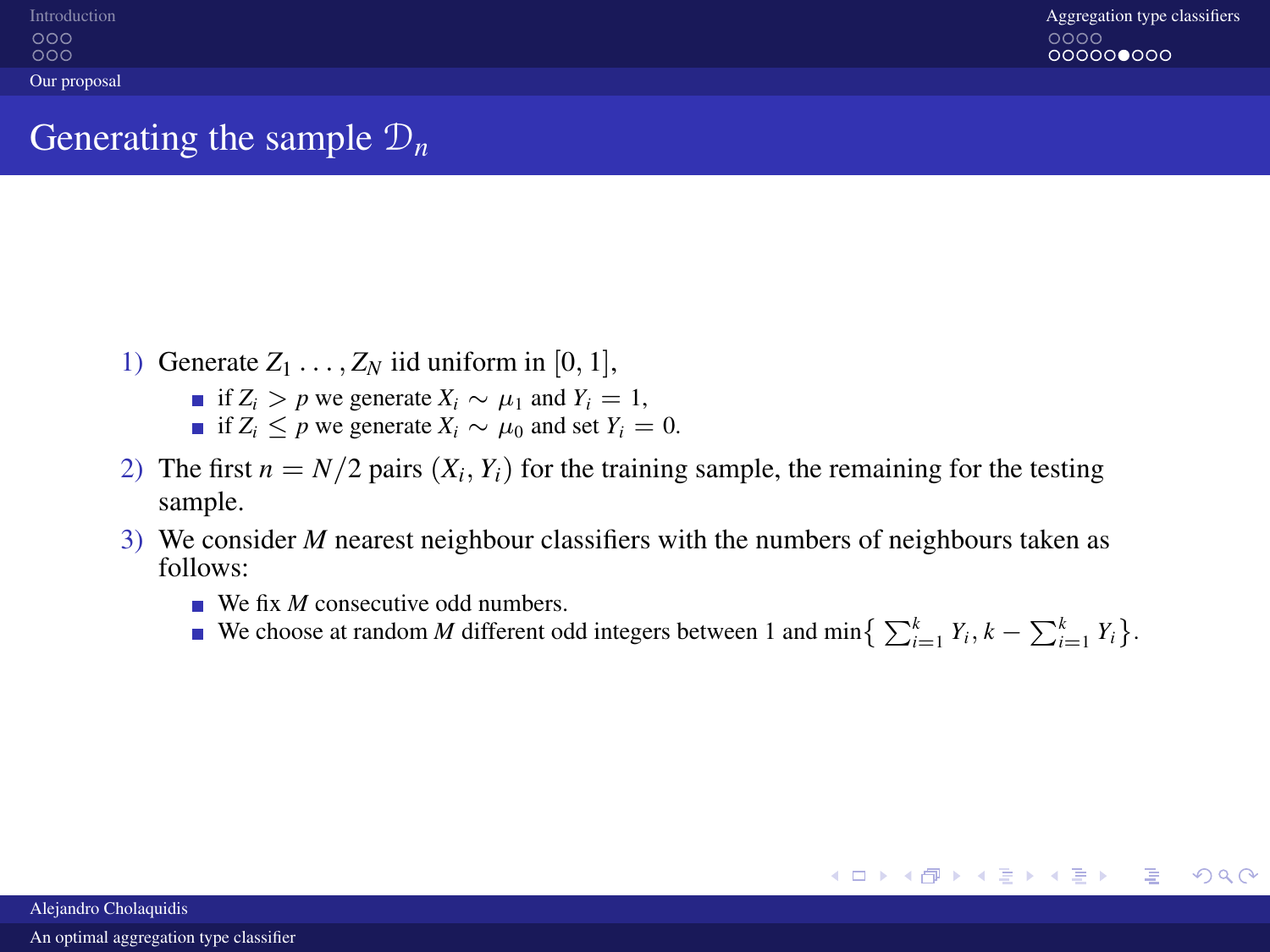| Introduction<br>000<br>000 | Aggregation type classifiers<br>0000<br>000000000 |
|----------------------------|---------------------------------------------------|
| Our proposal               |                                                   |
|                            |                                                   |

In  $\mathbb{R}^{150}$ 

- $M = 8$  neighbour rules with  $k = 5, 7, 9, 11, 13, 15, 17, 19$
- $p = 1/6$
- $\mu_1 \sim U([-2, 2]^{150})$
- $\mu_0 \sim U(\tau_v([-2, 2]^{150}))$  where  $\tau_v$  is the translation along  $(v, \dots, v) \in \mathbb{R}^{150}$ , for  $v = 1/4$ .

| n(k)  | gT<br>$\mathbf{r}$ | 1/4)<br>$g_T$<br>$\cdot$ . | $g_{k1}$ | $g_{k2}$ | $g_{k3}$ | $g_{k4}$ | $g_{k5}$ | g <sub>k6</sub> | $g_k$ 7 | $g_{k8}$ |
|-------|--------------------|----------------------------|----------|----------|----------|----------|----------|-----------------|---------|----------|
| 400   | .046               | .056                       | .071     | .067     | .066     | .067     | .068     | .069            | .071    | .073     |
| (300) |                    |                            | (074)    | (072)    | (072)    | (073)    | .074)    | (.077)          | (.080)  | (.082)   |
| 600   | .043               | .052                       | .067     | .062     | .061     | .061     | .061     | .062            | .063    | .065     |
| (400) |                    |                            | (072)    | (.069)   | 068      | .068)    | .069     | (.071)          | (.073)  | (.076)   |
| 800   | .037               | .045                       | .062     | .057     | .055     | .055     | .055     | .056            | .056    | .057     |
| (600) |                    |                            | .066     | (.061)   | 060      | .060)    | .060)    | (.061)          | (.062)  | (.064)   |
| 1000  | .035               | .043                       | .061     | .055     | .053     | .052     | .052     | .052            | .053    | .054     |
| (700) |                    |                            | 065      | (.060)   | (.058)   | (.057)   | .057     | (.058)          | (.059)  | (.060)   |

<span id="page-17-0"></span>

|  |  |  |  |  |  | Table : $\mathbb{R}^{150}$ with fixed number of neighbours |
|--|--|--|--|--|--|------------------------------------------------------------|
|--|--|--|--|--|--|------------------------------------------------------------|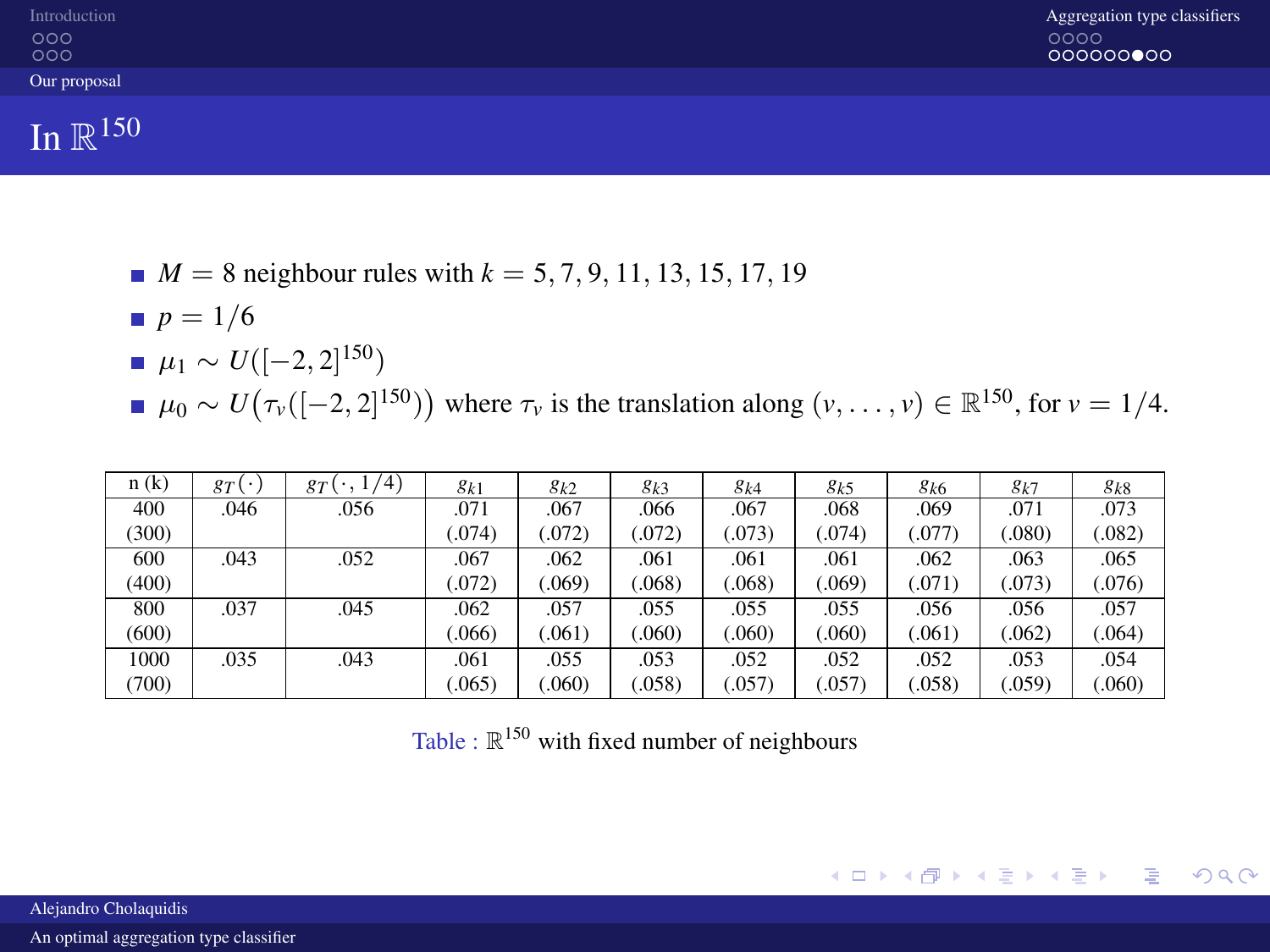| Introduction<br>$\frac{000}{000}$ | Aggregation type classifiers<br>0000<br>000000000 |
|-----------------------------------|---------------------------------------------------|
| Our proposal                      |                                                   |
| In $\mathbb{R}^{150}$             |                                                   |

We take at random  $M = 10$  values for  $k$ , and compare with cross validated nearest neighbour classifier.

<span id="page-18-0"></span>

| n    | A   | $_{qT}$ | /8<br>$\sigma_T$ | $\mathbf{A}$<br>$\sigma_T$ | $gcv_n$ | $gcv_k$ |
|------|-----|---------|------------------|----------------------------|---------|---------|
| 400  | 300 | .052    | .065             | .077                       | .068    | .073    |
| 600  | 400 | .049    | .063             | .074                       | .061    | .068    |
| 800  | 500 | .048    | .062             | .073                       | .056    | .061    |
| 1000 | 700 | .047    | .061             | .072                       | .053    | .058    |

Table :  $\mathbb{R}^{150}$  with the number of neighbours chosen at random, compared with cross validation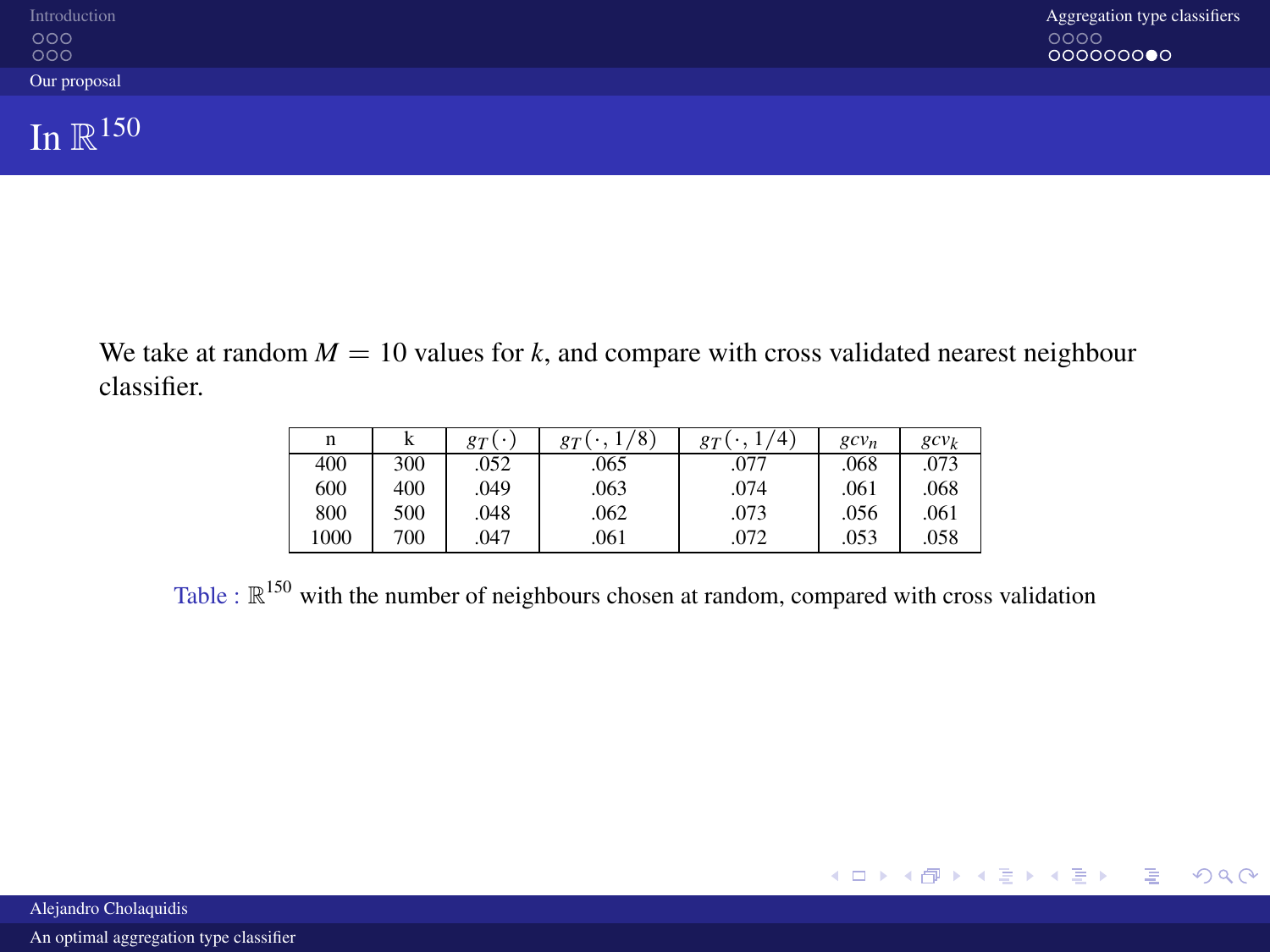| Introduction<br>$\frac{000}{000}$ | Aggregation type classifiers<br>0000<br>00000000 |
|-----------------------------------|--------------------------------------------------|
| Our proposal                      |                                                  |
|                                   |                                                  |

### FDA

- $M = 6$  neighbour rules with  $k = 3, 9, 15, 21, 27, 33$
- $p = 1/8$
- if  $Z_i < p$  then  $X_i = B(t)$  where  $B(t)$  is the Brownian bridge on a grid of length 100, and  $Y_i = 0$
- **■** if  $Z_i > p$ ,  $X_i = B(t) + 4t(1 t)$  and  $Y_i = 1$ .

| n(k)  | $g_T(\cdot)$ | (4)<br>$_{\rm\scriptstyle ST}$ | $g_{k1}$ | $g_{k2}$ | $g_{k3}$ | $g_{k4}$ | $g_{k5}$ | $g_{k6}$ |
|-------|--------------|--------------------------------|----------|----------|----------|----------|----------|----------|
| 400   | .074         | .072                           | .079     | .071     | .070     | .069     | .070     | .070     |
| (300) |              |                                | (.079)   | (.072)   | (.070)   | (.070)   | (.071)   | (.072)   |
| 600   | .072         | .070                           | .080     | .071     | .070     | .069     | .069     | .069     |
| (400) |              |                                | (.080)   | (.071)   | (.070)   | (.070)   | (.070)   | (.070)   |
| 800   | .071         | .069                           | .080     | .071     | .070     | .069     | .069     | .068     |
| (500) |              |                                | (.079)   | (.071)   | (.070)   | (.069)   | (.069)   | (.069)   |
| 1000  | .071         | .068                           | .080     | .071     | .069     | .069     | .068     | .068     |
| 700   |              |                                | (.079)   | (.071)   | (.069)   | (.069)   | (.068)   | (.068)   |

<span id="page-19-0"></span>Table : Functional Data with fixed number of neighbours and the values of *gki*